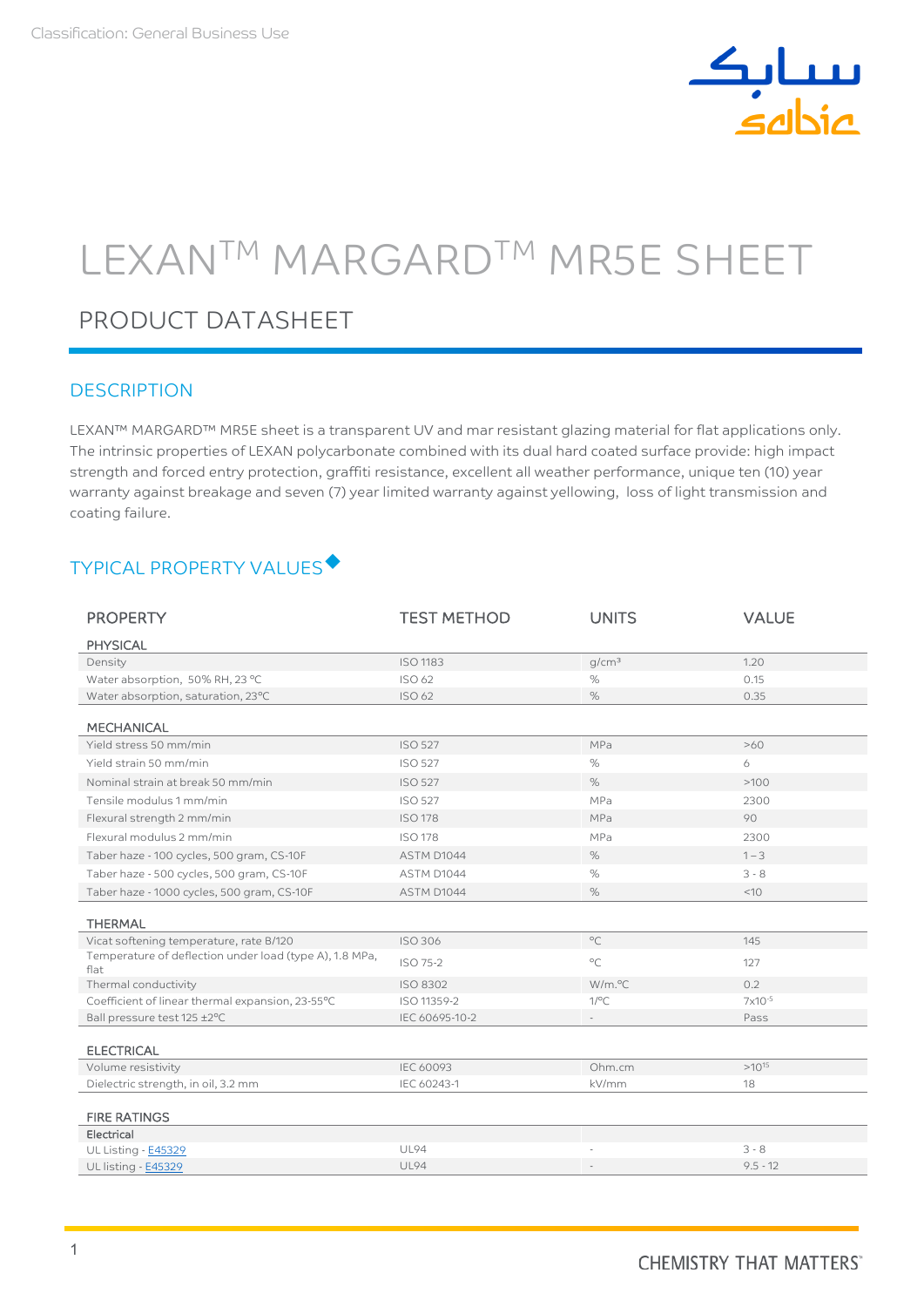| <b>FLAMMABILITY</b>                     |                          |      |                 |
|-----------------------------------------|--------------------------|------|-----------------|
| Limited Oxygen Index (LOI)              | ISO 4589                 | $\%$ | 30              |
| <b>TRANSPORTATION</b>                   |                          |      |                 |
| Automotive - Type approval Homologation | ECE R118 - Annex 6,7 & 8 |      | $3 - 6$ mm pass |
|                                         |                          |      |                 |
| <b>OPTICAL</b>                          |                          |      |                 |
| Light transmission 2 mm                 | ASTM D1003               | $\%$ | 93              |
| Light transmission 3 mm                 | ASTM D1003               | $\%$ | 92              |
| Light transmission 4 mm                 | ASTM D1003               | $\%$ | 92              |
| Light transmission 5 mm                 | ASTM D1003               | $\%$ | 91              |
| Light transmission 6 mm                 | <b>ASTM D1003</b>        | $\%$ | 90              |
| Light transmission 8 mm                 | ASTM D1003               | $\%$ | 88              |
| Light transmission 9.5 mm               | ASTM D1003               | $\%$ | 87              |
| Light transmission 12 mm                | ASTM D1003               | $\%$ | 85              |
| Light transmission 15 mm                | ASTM D1003               | $\%$ | 82              |
| Diopter 2 - 8 mm                        | DIN52305/AZ              |      | 0.06            |

Some of the property values have been derived from LEXAN™ resin data for the material used to produce this sheet product. Trademark of SABIC.

## FLAT APPLICATIONS

Due to its mar-resistant coating, LEXAN™ MARGARD™ MR5E sheet cannot be cold-formed. The sheet is intended for flat applications only.

#### IMPACT STRENGTH

Virtually unbreakable, LEXAN MARGARD MR5E sheet has up to 250 times the impact strength of glass and 30 times that of acrylic. LEXAN sheet offers outstanding impact strength and complies with the majority of international standards. With a thickness of 4 mm and upwards it complies with DIN 52290 part 4.

## DIN 52290 PART 4

| LEVEL OF<br><b>RESISTANCE</b> | <b>DROP HEIGHT</b> | <b>STRIKING ENERGY</b><br>PER DROP (J) | <b>TOTAL STRIKING</b><br>ENERGY PER LEVEL (J) |
|-------------------------------|--------------------|----------------------------------------|-----------------------------------------------|
| A <sub>1</sub>                | 3500 mm            | 141                                    | 423                                           |
| A2                            | 6500 mm            | 262                                    | 786                                           |
| A3                            | 9500 mm            | 383                                    | 1149                                          |

## CLEANING

For cleaning instructions consult guidelines. Do not use abrasive or highly alkaline cleaners, never scrape the sheet with squeegees, razor blades or other sharp instruments. Do not clean LEXAN MARGARD sheet products in hot sun or at elevated temperatures. For removal of paints, marking pen, inks, lipstick etc. use Butyl Cellusolve. To remove labels, stickers etc. the use of kerosene, naphta, or white spirits is generally effective. Afterwards, a warm final wash should be made, using a mild soap solution and ending with a thorough rinsing with cold water.

## CHEMICAL RESISTANCE

LEXAN MARGARD MR5E sheet's unique coating provides immunity to many chemicals. Surface contact tests on LEXAN MARGARD MR5E sheet with a wide range of chemicals have proven to have no effect on impact resistance during falling dart testing, proving the excellent fit for LEXAN MARGARD for industrial or aggressive environments. In applications where the product will come into contact with aggressive chemicals, specific testing of the material is always advised.